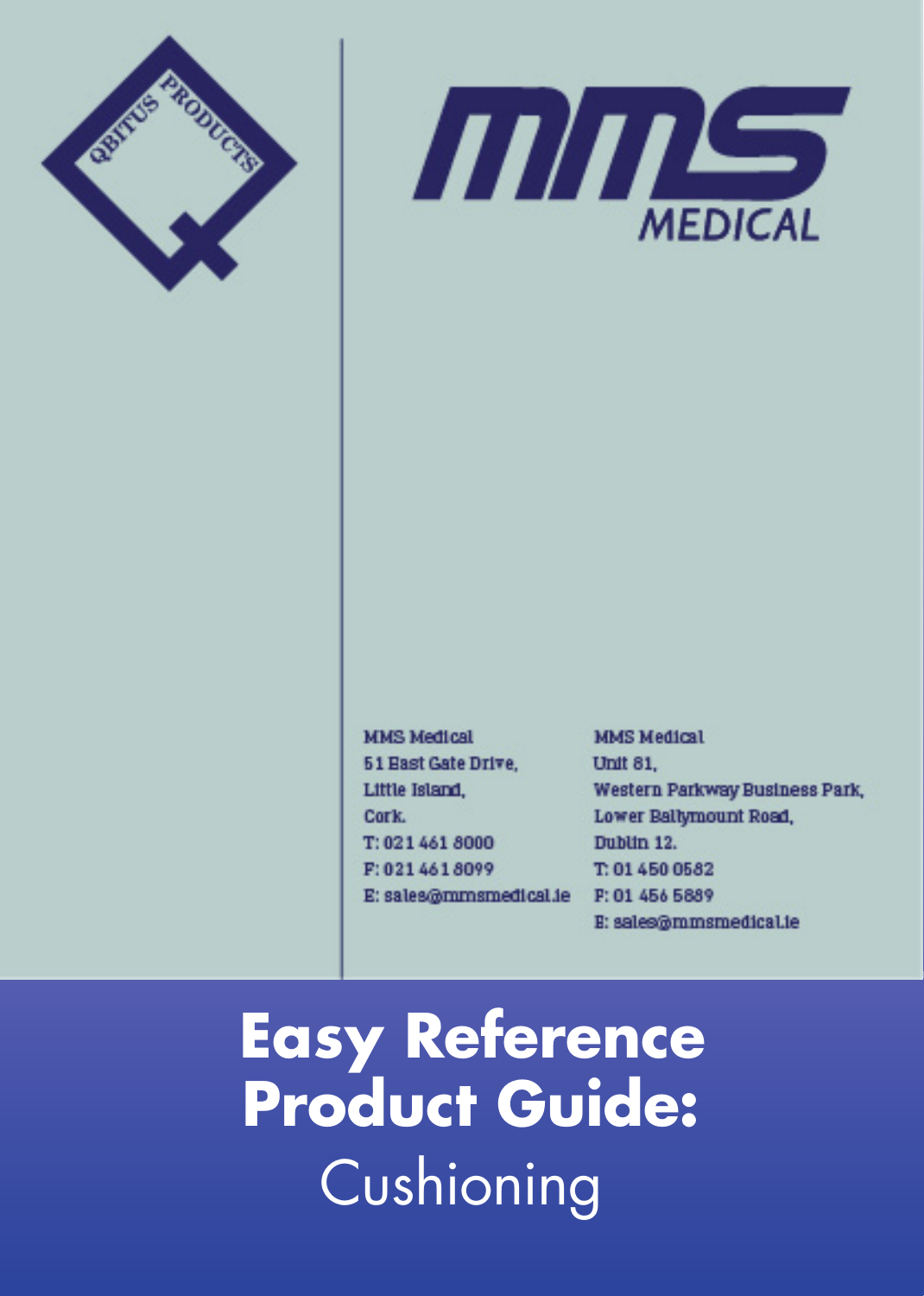## **KEY KEY**

**Type:** F=Flat P=Postional O=Omni or Bi Directional

**LLL** = Linear Load Limit **Sizes:** S=Standard C=Custom O=Oversize

**Standard sizes are** 15"x16", 16"x16", 17"x17", 18"x16" and 18"x17"

Standard oversize is 20"x18"

**Weight guide = Recommended weight for a 17"x17" cushion**

*Addition of a 1" crescent base increases the weight guide by approximately 30%.*

*For more weight information please refer to our website – www.qbitus.co.uk.*

| <b>COMMUNITY RANGE</b> |                               |          |     |                   |              |          |  |
|------------------------|-------------------------------|----------|-----|-------------------|--------------|----------|--|
| <b>GP</b>              | <b>General Issue Seat Pad</b> | Low      | F&O | 14-15st (89-95kg) | 21st (133kg) | S, C & O |  |
| C <sub>1</sub>         | <b>Community One</b>          | Low/Med  | F&O | 14-15st (89-95kg) | 21st (133kg) | S, C & O |  |
| C <sub>2</sub>         | <b>Community Two</b>          | Med/High | F&O | 18st (114kg)      | 31st (196kg) | S, C & O |  |
| C <sub>3</sub>         | <b>Community Three</b>        | High     | F&O | 20st (127kg)      | 34st (216kg) | S, C & O |  |
| CG                     | <b>Community Gel</b>          | Med/High | F&O | 14-15st (89-95kg) | 21st (133kg) | S & C    |  |

| <b>MERCURY RANGE</b> |                             |          |       |                     |              |              |  |
|----------------------|-----------------------------|----------|-------|---------------------|--------------|--------------|--|
| P.C                  | Mercury Junior              | Low/Med  | P     | 10st (64kg)         | 21st (133kg) | $\mathsf{C}$ |  |
| QM50                 | Mercury 50                  | Low/Med  | P     | 15st (95kg)         | 21st (133kg) | S, C & O     |  |
| <b>QM100</b>         | Mercury 100                 | Low/Med  | P     | 15-16st (95-102kg)  | 26st (164kg) | S, C & O     |  |
| <b>QM150</b>         | Mercury 150                 | Med      | F & P | 17-18st (108-114kg) | 31st (196kg) | S, C & O     |  |
| <b>QM175</b>         | Mercury 175                 | Med      | P     | 17-18st (108-114kg) | 31st (196kg) | S, C & O     |  |
| <b>QM200</b>         | Mercury 200                 | Med/High | P     | 17-18st (108-114kg) | 31st (196kg) | S, C & O     |  |
| <b>QM300</b>         | Mercury 300                 | High     | P     | 17-18st (108-114kg) | 31st (196kg) | S, C & O     |  |
| <b>QMLP</b>          | Mercury Lumbar Pad          |          |       |                     |              | One Size     |  |
| <b>QPB</b>           | <b>Mercury Posture Back</b> |          |       |                     |              | One Size     |  |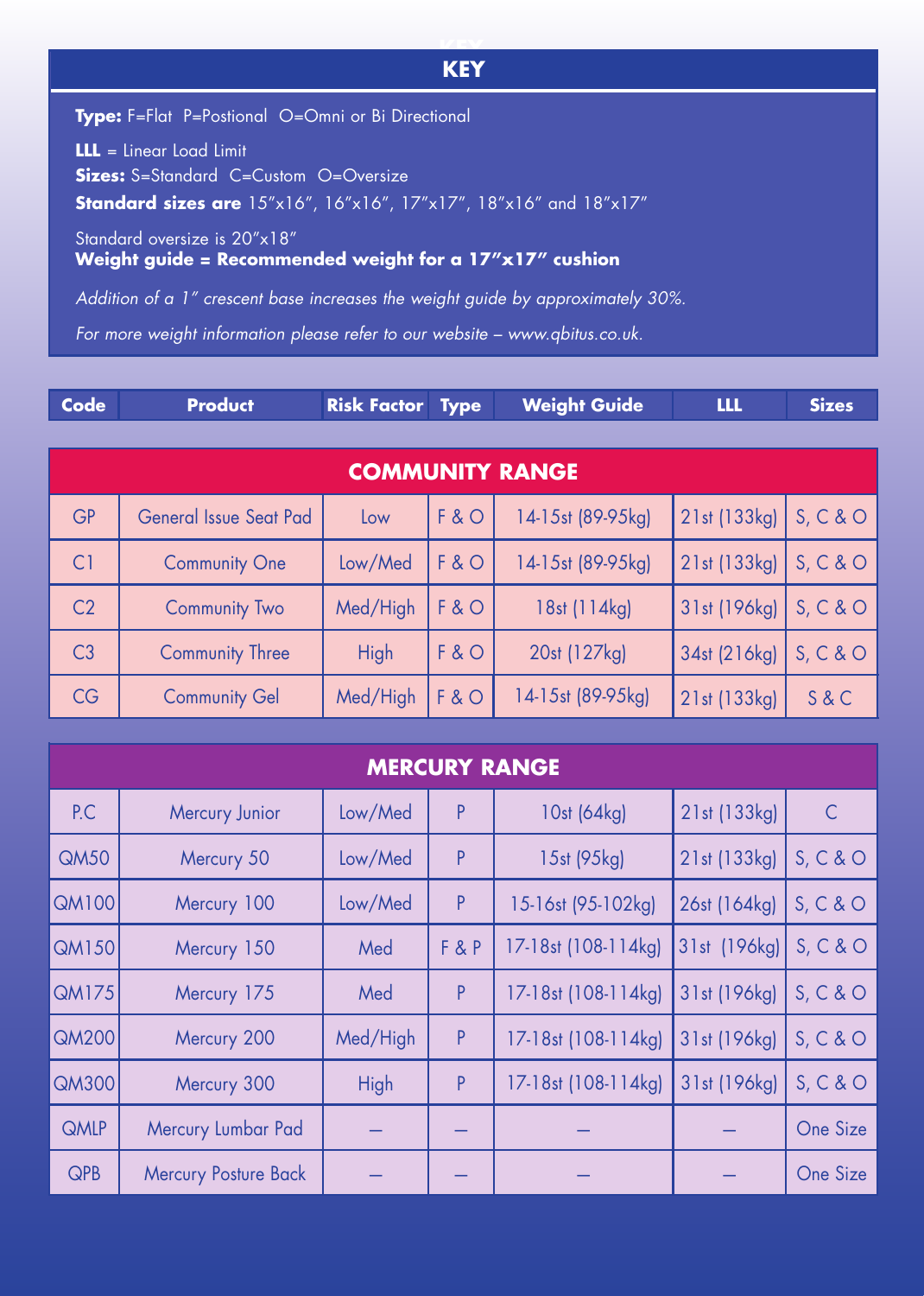| Code                        | <b>Product</b>         | <b>Risk Factor</b>   | <b>Type</b>         | <b>Weight Guide</b> | <b>LLL</b>   | <b>Sizes</b> |  |  |
|-----------------------------|------------------------|----------------------|---------------------|---------------------|--------------|--------------|--|--|
| <b>MERCURY XTREME RANGE</b> |                        |                      |                     |                     |              |              |  |  |
| <b>PCX</b>                  | Mercury Junior Xtreme  | Low/Med              | P                   | 10st (64kg)         | 21st (133kg) | $\mathsf C$  |  |  |
| QM50X                       | Mercury 50 Xtreme      | Low/Med              | P                   | 15st (95kg)         | 21st (133kg) | S, C & O     |  |  |
| <b>QM100X</b>               | Mercury 100 Xtreme     | Low/Med              | P                   | 17-18st (108-114kg) | 31st (196kg) | S, C & O     |  |  |
| <b>QM150X</b>               | Mercury 150 Xtreme     | Med                  | F & P               | 15-16st (95-102kg)  | 26st (164kg) | S, C & O     |  |  |
| <b>QM175X</b>               | Mercury 175 Xtreme     | Med                  | P                   | 17-18st (108-114kg) | 31st (196kg) | S, C & O     |  |  |
| <b>QM200X</b>               | Mercury 200 Xtreme     | Med/High             | $\sf P$             | 17-18st (108-114kg) | 31st (196kg) | S, C & O     |  |  |
| <b>QM300X</b>               | Mercury 300 Xtreme     | <b>High</b>          | $\sf P$             | 17-18st (108-114kg) | 31st (196kg) | S, C & O     |  |  |
|                             |                        |                      | <b>Q-CARE RANGE</b> |                     |              |              |  |  |
| QC1                         | Q-Care 1               | Low/Med              | P                   | 16st (102kg)        | 29st (184kg) | S, C & O     |  |  |
| <b>S30</b>                  | Q-Care 2 (Original)    | Med/High             | P                   | 16st (102kg)        | 29st (184kg) | S, C & O     |  |  |
| QCINT1                      | Q-Care Integra 1       | Low/Med              | P                   | 16st (102kg)        | 29st (184kg) | S, C & O     |  |  |
| QCINT2                      | Q-Care Integra 2       | Med/High             | P                   | 18st (114kg)        | 31st (197kg) | S, C & O     |  |  |
|                             |                        | <b>DYNAMIC RANGE</b> |                     |                     |              |              |  |  |
| S9A                         | Sun-Mate 1"            | Low/Med              | F                   | 5st (32kg)          |              | S, C & O     |  |  |
| S9B                         | Sun-Mate 2"            | Med                  | F                   | 15st (95kg)         | 29st (184kg) | S, C & O     |  |  |
| S9C                         | Sun-Mate 3"            | Med                  | F                   | 18st (114kg)        | 31st (197kg) | S, C & O     |  |  |
| <b>S10A</b>                 | Pudgee 1"              | Med                  | F                   |                     |              | S, C & O     |  |  |
| <b>S10B</b>                 | Pudgee 2"              | <b>High</b>          | F                   | 12st (76kg)         | 21st (133kg) | S, C & O     |  |  |
| <b>S10C</b>                 | Pudgee 3"              | <b>High</b>          | F                   | 15st (95kg)         | 29st (184kg) | S, C & O     |  |  |
| <b>SIC</b>                  | Laminar 2"             | <b>High</b>          | F                   | 20st (127kg)        | 36st (229kg) | S, C & O     |  |  |
| <b>S1B</b>                  | Contour                | <b>High</b>          | F                   | 20-30st (127-191kg) | 36st (229kg) | S, C & O     |  |  |
| S <sub>1</sub> A            | <b>Super Contour</b>   | High                 | F                   | 20-30st (127-191kg) | 36st (229kg) | S, C & O     |  |  |
| S78                         | <b>Interum Cushion</b> | High                 | P                   | 18st (114kg)        | 31st (197kg) | S, C & O     |  |  |
| S79                         | <b>Optimus Cushion</b> | <b>High</b>          | $\sf P$             | 20st (127kg)        | 31st (197kg) | S, C & O     |  |  |